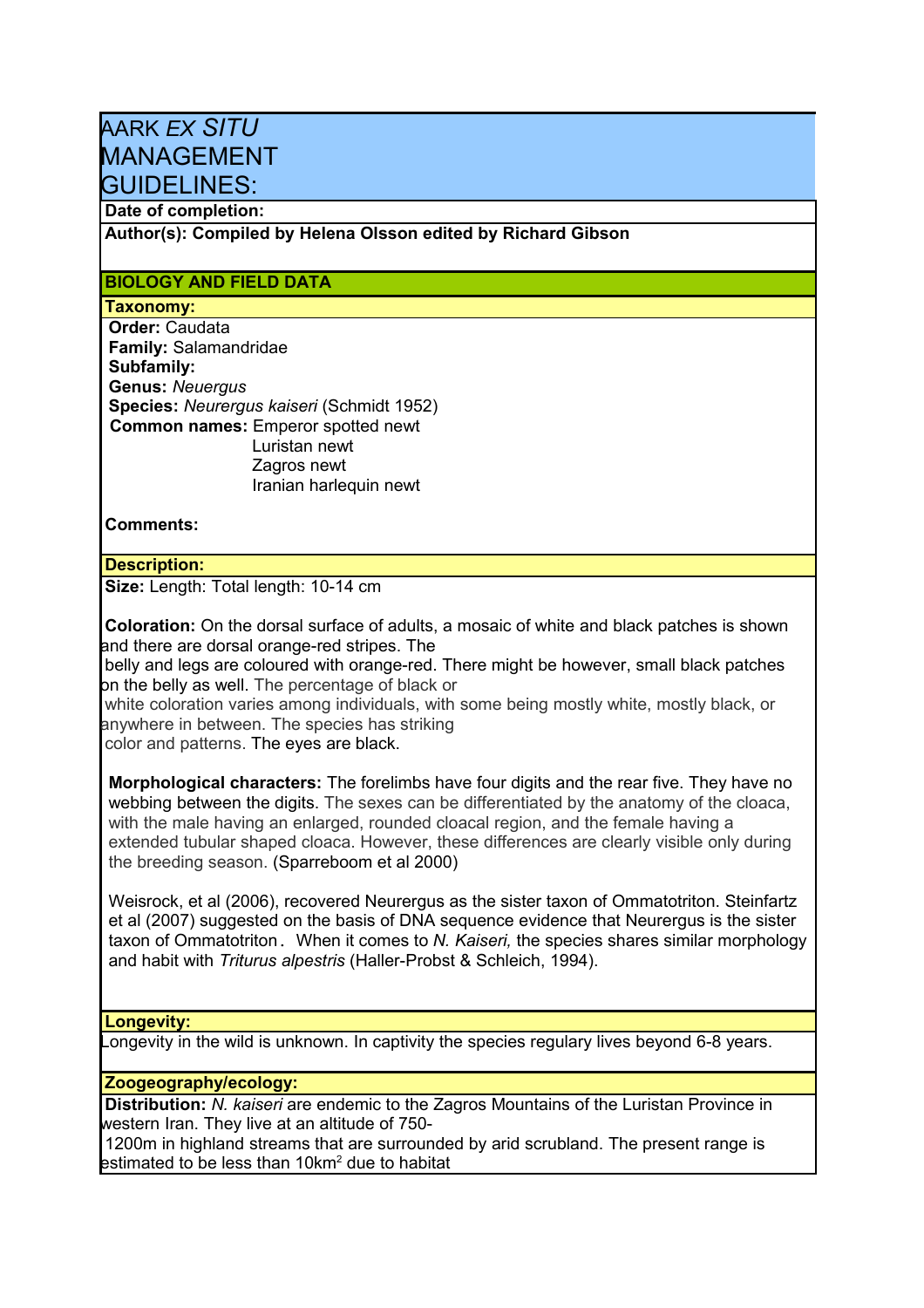loss in both terrestrial and aquatic habitats.

**Habitat:** Terrestrial habitats occupied by *N. kaiseri* include diverse community types encompassing oak-pistachio open woodlands dominated by *Quercus brantti* and *Pistachio* spp in the south-central Zagros. This open woodland grows on various soil types including deep sandy loam soils at the bottom of valleys or gravelly soils at the slopes of steep valleys.

The aquatic habitats occupied by *N. kaiseri* varies considerably. Sometimes the newt is observed in water fringes well away from water currents that are normally covered by clay or sand. The pattern of habitat selection in *N. kaiseri* is characterized by high occurrence in sandy substrates.

In the wild *N. kaiseri* experiences a highly seasonal climate. Winters are cold and summers can be very hot and dry. Water may

be present for just three or four months of the year during winter and they use ponds and pools in addition to streams. Weather conditions

for the approximate area throughout the year is shown below:

|    |                         |                |          |    |                |    |                |    | Jan Feb Mar Apr May Jun Jul Aug Sep Oct Nov Dec |    |                |    |               |
|----|-------------------------|----------------|----------|----|----------------|----|----------------|----|-------------------------------------------------|----|----------------|----|---------------|
|    | Avg. Temperature        | $\Omega$       | $\Omega$ | 5  | 12             | 17 | 22             | 25 | 26                                              | 21 | 13             | 6  | 1             |
|    | Avg. Max<br>Temperature | 3              | 5        | 10 | 17             | 22 | 28             | 31 | 32                                              | 27 | 20             | 11 | 5             |
|    | Avg. Min<br>Temperature | $-3$           | $-3$     | 1  | 6              | 11 | 16             | 20 | 20                                              | 15 | 8              | 2  | $-1$          |
|    | Avg. Rain Days          | 2              | 2        | 5  | 6              | 5  | $\mathbf{1}$   | 1  | $\overline{0}$                                  | 1  | 3              | 3  | 3             |
| 風彩 | Avg. Snow Days          | $\overline{4}$ | 3        | 2  | $\overline{0}$ | 0  | $\overline{0}$ | 0  | 0                                               | 0  | $\overline{0}$ | 0  | $\mathcal{P}$ |

<http://www.climate-zone.com/climate/iran/celsius/tabriz.htm>)

**Population:** Estimated to be less than 1000 adults in the wild [\(www.iucn.org,](http://www.iucn.org/) www.caudata.org)

**Status:** The species is listed as Critically endangered (CR) in the IUCN Red List of threatened species (2008) due to habitat fragmentation and destruction, overcollecting and being used as a pet in the Iranian as well as foreign pet shops

 The Global Amphibian Assessment cites the following evidence: "its extent of occurrence is less than 100 km<sup>2</sup>, its area of occupancy is

less than 10 km<sup>2</sup>, its populations are severely fragmented, and there is a continuing decline in the extent and quality of its habitat, as well

 as a decline in the number of mature individuals due to overharvesting for the illegal pet trade".

The newts of Zagros Mountains, especially the genus *Neurergus*, are extremely sensitive to environmental change because they live in marginal conditions [\(www.open.ac.uk/daptf/froglog/FROGLOG-56-2.html\)](http://www.open.ac.uk/daptf/froglog/FROGLOG-56-2.html).

Habitat loss is a result of wood extraction for small-scale subsistence use. There have also been recent severe droughts and damming of the few known inhabited streams. Some of the small streams (serving as breeding sites) have dried out due to the severe drought of recent years. Populations previously occurring in these areas have been extirpated. Water contamination (either from human disposal, where the habitats are close to villages or small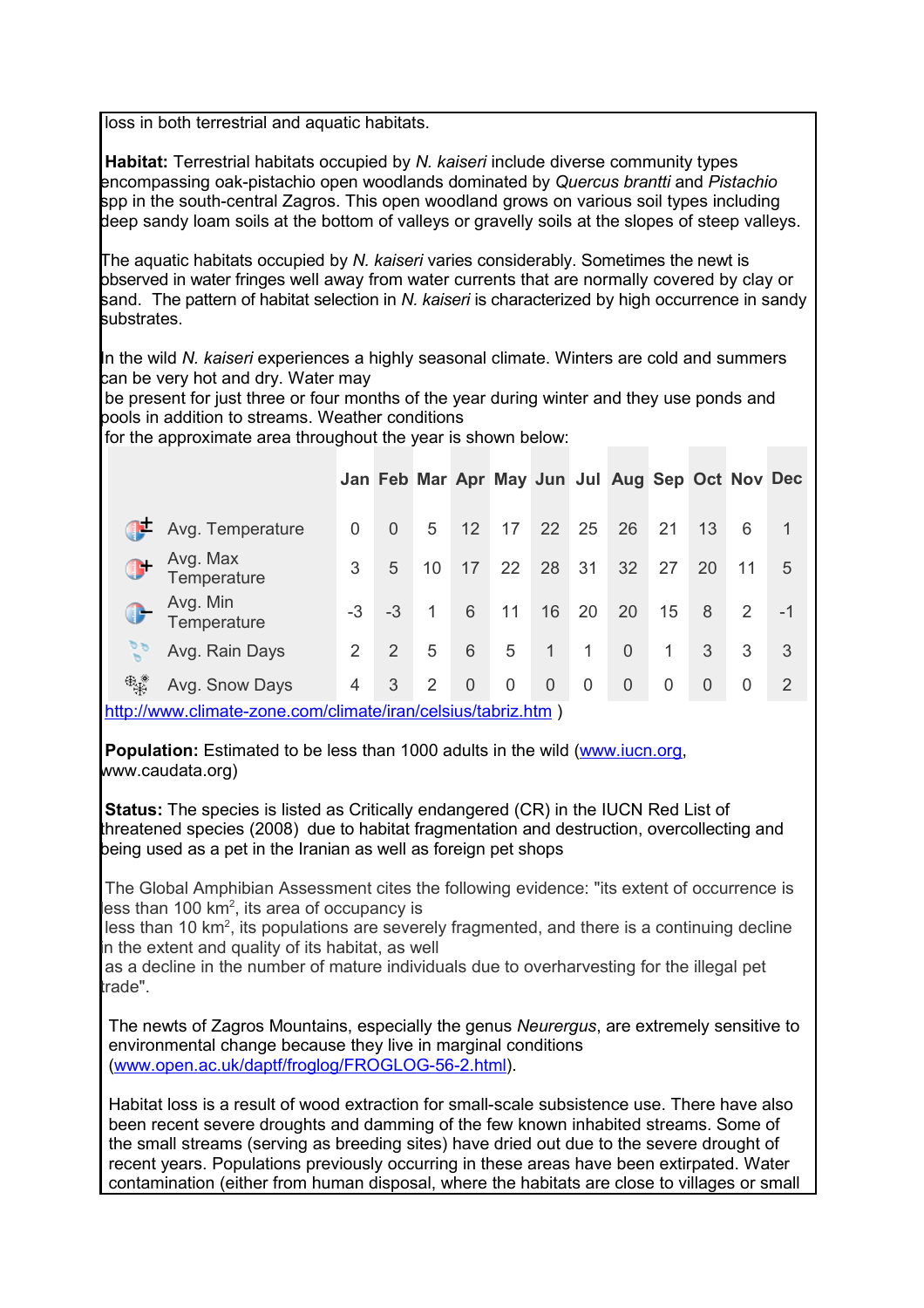townships, or by chemical pollutants such as fertilizers, insecticides and herbicides) may also be having an effect on reproductive success and on various life stages (http://www.open.ac.uk/daptf/froglog/FROGLOG-56-2.html).

A further major threat is overharvesting of mature individuals for the illegal pet-trade. As said before, it is estimated that fewer that 1000 mature individuals exists today. The species may also face other un-quantified threats like chytrid fungus and iridoviruses that have spread rapidly in other regions of the world with horrifying consequences (Chinchar, V.G 2002, Wright and Whitaker 2001).

*Neurergus kaiseri* may also be affected by climate change (Carey and Alexander 2003).

#### **Diet:**

A wide variety of suitable-sized invertebrates.

# **Reproduction:**

**Sexual maturity/age at first breeding:**

 *N. kaiseri* reach breeding size at 2-3 years of age.

#### **Seasonality:**

Although no information is available regarding wintering activity of *Neurergus kaiseri* in its Iranian range, the appearance of the animal in early spring and disappearance in summer implies that this newt requires both upland and wetland habitat that contain suitable aquatic environment during the breeding season and subterranean burrows appropriate for aestivating and over-wintering. The appearance of *N. kaiseri* in early spring (Late march-Early April) and their disappearance in summer (from late June-July) suggests that this taxon is dependent on both terrestrial and aquatic habitats (further investigation needed to reveal the exact proportion of aquatic and terrestrial life, pers. comm).

# **Eggs/oviposition/clutch size/ development:**

In the breeding season, courtship takes place in the water. Females of *N. kaiseri* are recognized from males based on their swollen bodies, indicating presence of enlarged ovarian follicles as well as the flat shape of the cloaca. Eggs are laid singly or in small clumps on aquatic vegetation or on rocks (pers comm). After a few weeks, the larvae are found in the water and it takes about 2 months for the larvae to complete metamorphosis [\(http://www.open.ac.uk/daptf/froglog/FROGLOG-56-2.html\)](http://www.open.ac.uk/daptf/froglog/FROGLOG-56-2.html).

# **Activity and other notable behaviour:**

 *N. kaiseri* utilise still ponds for reproduction. Outside of the breeding season, *Neurergus* typically remain terrestrial.

Unlike the other *Neurergus* species, *N. kaiseri* have been observed breeding in stagnant pond-type environments. Although they inhabit still water in the wild, captive breeding has generally taken place in aquariums that have some gentle water flow.

The following is a summary of results obtained by Sparreboom et al., 2000, and should be viewed as a general guide to breeding behaviour.

"The courtship behaviour of *Neurergus* is similar for all four species, and resembles that of some *Triturus* species, e *T. alpestris*. The resemblance applies especially to *N. kaiseri*. *N. crocatus, N. strauchii,* and *N. microspilotus* will actively pursue females and attempt to block their path, while pursuit is limited in *N. kaiseri*. *N. microspilotus* males survey their surroundings from an elevated spot, and return there after unsuccessful pursuits. Tail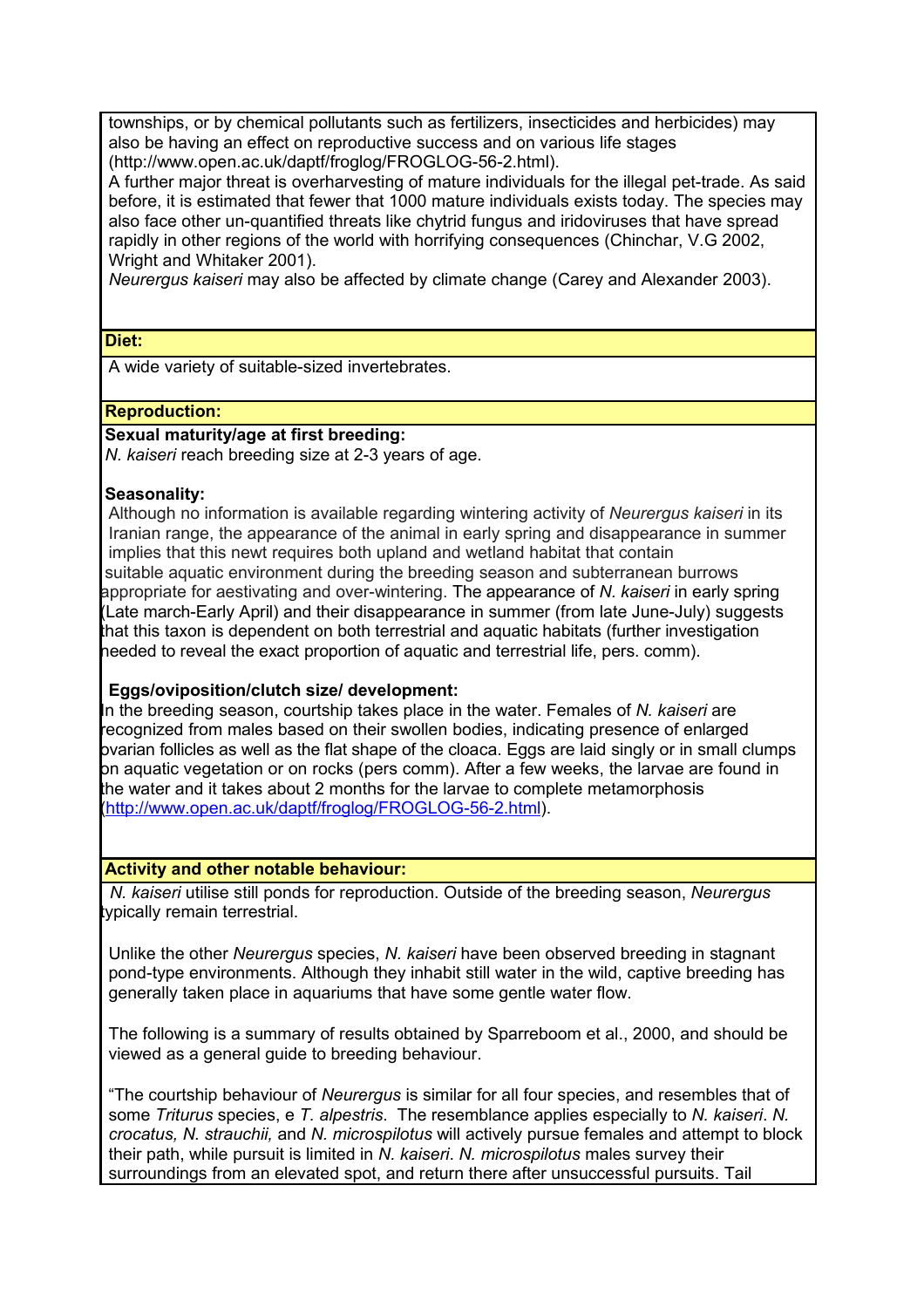fanning is observed in all four species, which consists of the male folding the tail along the side of the body and undulating the entire tail, or only the distal portion, usually while standing perpendicular to the female. Males may fan from either the left or right side. The amplitude of the fan is smallest in *N. kaiseri*. There is a noticeable difference in the duration of fanning bouts between *N. strauchii* and *N. crocatus*, with those of *N. crocatus* being longer in duration than *N. strauchii*. After a period, the male will attempt to lead the female off by creeping in front of her, while undulating a slightly raised tail. A responsive female will follow, occasionally undulating her tail. Shortly thereafter, the male deposits a spermatophore and leads the female over it, at which point he pivots 90° to a perpendicular position. This is commonly known as the "brake", and effectively stops the female's progression such that her cloaca is just over the spermatophore. Competing males of *N. strauchii* may interrupt a courtship display in progress, thus assuming the courting position. Females of *N. strauchii* and *N. crocatus* deposit eggs on the undersides of flat rocks, while *N. microspilotus* opt for crevices or hollows of stones. *N. kaiseri* females deposit eggs on shaded, rough surfaces, including, but not restricted to the undersides of stones."

The streams and ponds inhabited by these newts are mostly surrounded by very arid scrubland. The newts require relatively complex mosaic landscapes that include terrestrial elements for foraging, protection and hibernation as well as aquatic habitats with good quality and a rich invertebrate food base. Connective habitats that enable migration between terrestrial and aquatic habitats are also important determinants of population size and abundance [\(www.globalamphibians.org\)](http://www.globalamphibians.org/). The aquatic habitat of the *Neurergus* newts is closely related to shallow, cool, clear mountain streams and nearby vegetation (Baloutchi and Kami 1995).

# **MAINTENANCE IN CAPTIVITY**

# **Accommodation**

#### **Adult animals:**

**Enclosure design:** Depending on whether a "natural" looking set up is required, as would be preferred for a

public exhibit, or a "laboratory" one, for ease of maintenance in an off-show breeding set up or even a bio-secure set-up, many different materials can be utilised:

#### *"Natural" method*

The housing needs of *N. kaiseri* are similar to those of other newts that migrate seasonally between land and water. When kept aquatic, most keepers opt for a large semi-aquatic setup containing plenty of rocks and hides, both above and below water. Water level need not be too deep, with levels of 20-30 cm (8-12in) being typical. It is unclear whether or not these animals utilize swiftly-moving water in the wild. Thus the filter should produce no more than gentle movement of the water in the tank. Some suggest that a simple aquarium with gravel on the bottom (app.1,5 cm deep) and limestone pieces as hiding places works nicely. Java moss can be used for egg laying.

Suggested enclosure dimensions: 50x30x30 cm for 4 adults. No additional humidity or rainfall is required. In most European countries a normal photoperiod of natural daylight is reported to be enough and certain keepers have reported –ve phototaxis by adults.

For periods of terrestrial housing, most keepers opt for a soil-based substrate kept on the dry-side. The enclosure should be furnished with plenty of stacked rocks or bark. Environments for this species do not need to be misted and excess moisture may be detrimental. It is recommended that a moisture gradient be provided in the soil by adding water to only one end of the enclosure. A shallow water bowl provides insurance against drying out and the animals will often use it. The crevices between the pieces of rock or bark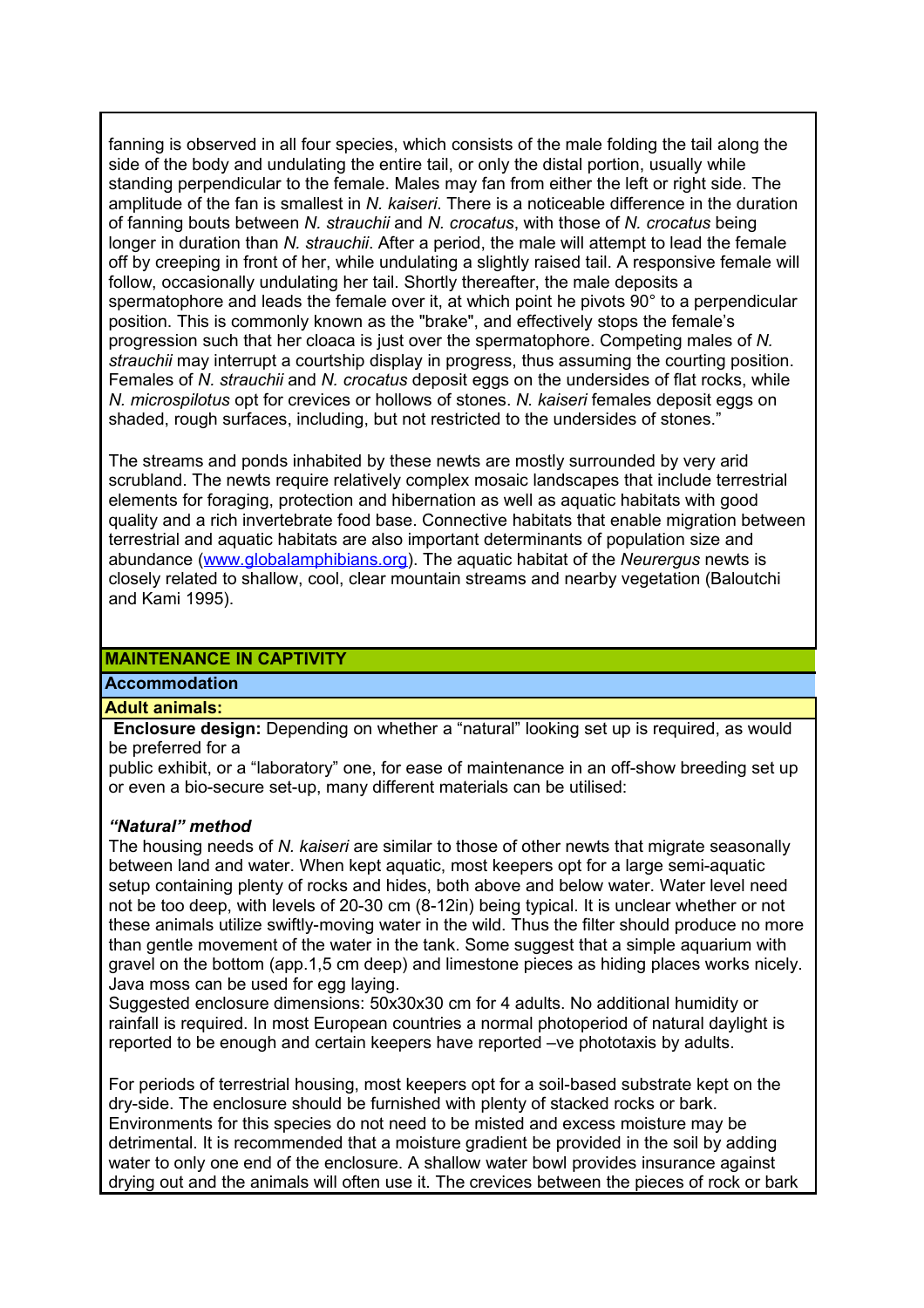provide the animals with a full range of moisture options and hiding places. Bricks with holes in them are also very appropriate, for both aquatic and terrestrial habitats.

Appropriate housing for *N. kaiseri* during the summer months is a much-debated topic. In the wild, to the best of our knowledge, these animals spend the summer in hot dry habitat with little or no access to water. Their water source normally dries up and they have no choice but to aestivate for many months on land. Thus, many keepers believe that it is important to keep the animals fully terrestrial outside of the breeding season. Some believe that it is important to replicate their normal yearly cycle as closely as possible and that the terrestrial phase helps to prepare the animals for breeding. In contrast, other keepers report successful housing and breeding of animals that have been kept fully aquatic all year round. However, not enough reproductions have been reported to say conclusively what effect terrestrial versus aquatic housing has on breeding in the long-term. In most cases, *N. kaiseri* never "choose" to move from the water to the land portion of the tank at any time. This is in contrast to some newt species, such as *Triturus*, in which most adults will voluntarily move to the land portion of the tank in summer [\(www.caudata.org\)](http://www.caudata.org/).

#### *"Laboratory" and bio-secure methods*

The "laboratory set-up should not differ too much from the natural one in terms of climatic and physical environment offered. However a more 'sterile' and easily maintained range of materials can easily be incorporated.

#### *Bio-secure methods*

These standards are based upon those reported in the proceedings of the *CBSG/WAZA Amphibian Ex situ Conservation Planning Workshop, El Valle, Panama, 12-15th February 2006*. Which standard that should be recommended for *N. kaiseri* in the future, is too early too say even if EAZA amphibian list recommends both conservation and education activities. Better safe than sorry when it comes to management?

*Ex situ* breeding of selected amphibian species is recognised as an essential and integral part of the IUCN Amphibian Conservation Action Plan to stem the loss of amphibian species worldwide. However, the emergence of the infectious disease chytridiomycosis (caused by the fungus *Batrachochytrium dendrobatidis*) as a significant factor in the recent decline and extinction of many amphibian species, raises specific challenges for *ex situ* conservation. Additionally, the difficulty and expense involved in reliably testing amphibians for this disease means that it may often go undetected for extended periods of time and even reemerge in animals thought to be negative.

Therefore, the safest and most responsible way to proceed with the keeping of all amphibians in captivity is to treat all animals as *potentially* infected (with chytrid and/or other pathogens) and avoid the discharge of potentially infectious water and other materials into the environment (where they may infect local native amphibian populations). Furthermore, increasing awareness of biosecurity issues and introducing a quarantine-like approach to amphibian husbandry of enclosures/rooms within an institution and between institutions will significantly reduce the risk of an epidemic outbreak of chytridiomycosis (or other disease) in captivity.

Attempting to screen for and treat, known and unknown diseases is no substitute for biosecurity – i.e. implementing strict and thorough quarantine and maintaining high levels of barrier management (CBSG/WAZA Amphibian Ex situ Conservation Planning Workshop, 2006).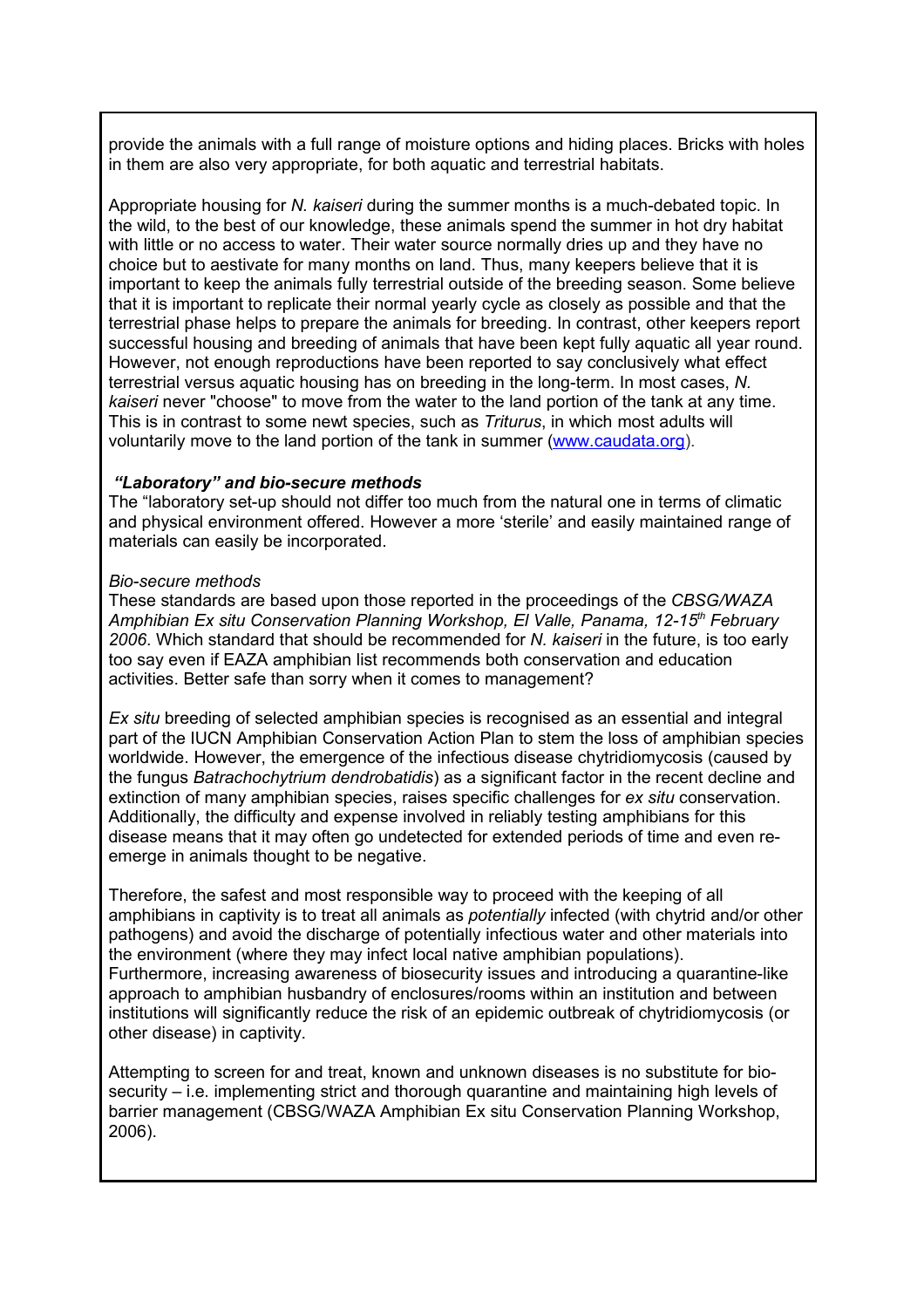Biosecurity and husbandry standards can be divided into three categories based on the intended Role of the animals in captivity.

**Basic**

Specimens maintained *ex situ* for **Educational\*** purposes with no requirement for research and no prospect of release to the wild.

# **BIOSECURITY**

- Separate footwear per room and/or footbaths at entry/exit.
- Treatment/decontamination of **all** waste water from enclosures and rooms housing amphibians prior to discharge/disposal (addition of household bleach at ratio 1:10 by volume).
- Incineration (or disinfection by means of suitable chemicals, heating to 70°C for 25mins, or complete desiccation) of all amphibian enclosure waste – soil, leaves, plants, furnishings, food items, faeces, bodies (after post-mortem examination).
- Escape-proof housing of a size appropriate for species.
- Pest-proof housing (rodents, cockroaches, ants, etc) to prevent pathogen transfer, predation of amphibians, and escape of food insects.
- Water free of pathogens and chemical contaminants.

# **HUSBANDRY**

- Regular water changes automated or manual.
- Appropriate cage furnishings wherever necessary.
- Exposure to natural light (or good artificial equivalent) if exposure is normal in natural history of the species.
- Appropriate temperature/humidity for natural history of the species.
- Appropriate food, dependent on species with supplementation (vitamin/mineral).

# **Intermediate**

Specimens maintained *ex situ* for **Conservation Research\*** purposes with no prospect of release to the wild.

**All Basic standards, but also:**

# **BIOSECURITY**

- Individual instruments (tongs, nets, bowls, tanks, pumps, filters etc) per enclosure and/or species.
- Change gloves (non-powdered) for each enclosure.
- Design of enclosure should minimize keeper/animal contact.
- Maximize use of automation in water quality maintenance/watering.
- Maintain a consistent/directional flow of husbandry routine from low risk and high importance species/individuals to high risk and lower importance species/individuals.

# **HUSBANDRY**

- Climatic conditions (lighting, photoperiod, temperature, rainfall, humidity, etc) should follow the natural cycle for the species and be automated wherever possible.
- Highest level of record-keeping.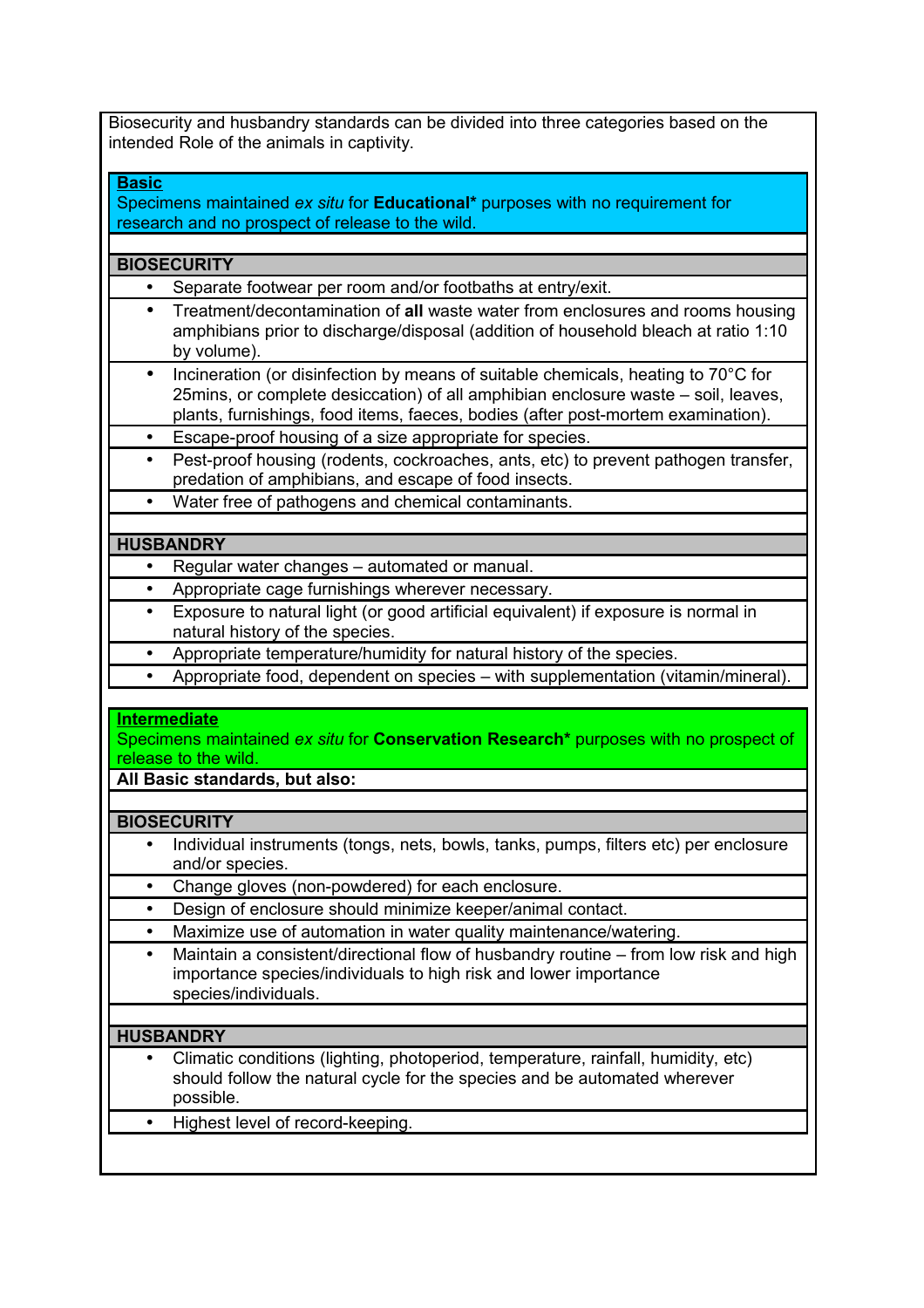#### **Advanced**

Specimens maintained *ex situ* for conservation breeding purposes **(Ark/Rescue/Supplementation)\*** with the ultimate expectation of release to the wild. **All Basic and Intermediate standards, but also:**

# **BIOSECURITY**

- One species or local assemblage of species per room/unit a state of *permanent quarantine.*
- Separate uniforms/overalls per room (stays in room unless disposable).
- Food coming from known and trusted source; 3-month period of familiarization with natural food types recommended prior to any release.
- Pre-release, monitor condition of specimens to determine fitness for release thorough health screening including; regular and frequent PCR screening for chytrid fungus over several months; screening for *Ranavirus*; regular bacteriological and parasitological screening; and thorough necropsy and histological examination of deceased animals and a representative subset of the intended release animals – see *Pessier, A. P. (In press): Management of disease as a threat to amphibian conservation. International Zoo Yearbook, 42*, for a comprehensive overview of amphibian health screening needs.

# **Recent metamorphs:**

 90x50x40 cm aquarium adequate for about 70 youngsters; aquarium filter was needed for such a density of animals.

Limestone pieces as hiding places, no gravel. 12/12 hours photoperiod.

# **Larvae:**

Plastic tanks of different size. No furniture necessary – but may be beneficial. It is possible to keep the juveniles in water all the time, if they have a place where they can stay just at water level to prevent drowning during metamorphosis. There are also experience of raising juveniles in a more terrestrial setting. Either way is reported to work fine, but the juveniles that are raised aquatic seems to grow faster (pers. comm)

**Life-support details:**

Temperatures of between 15-25°C (60-68°F) are appropriate, although this species can tolerate temperatures up to 30°C (86°F) when housed on land. During winter, terrestrial animals have been taken down to near-freezing temperature without ill effect, although this is not recommended due to the risk of freezing. Even at temperatures approaching freezing, the animals remain active and feed. A cold (5-10°C; 40-50°F) terrestrial period in late autumn and early winter seems to stimulate breeding, as is the case for *N. strauchii*. See Reproduction section for more details.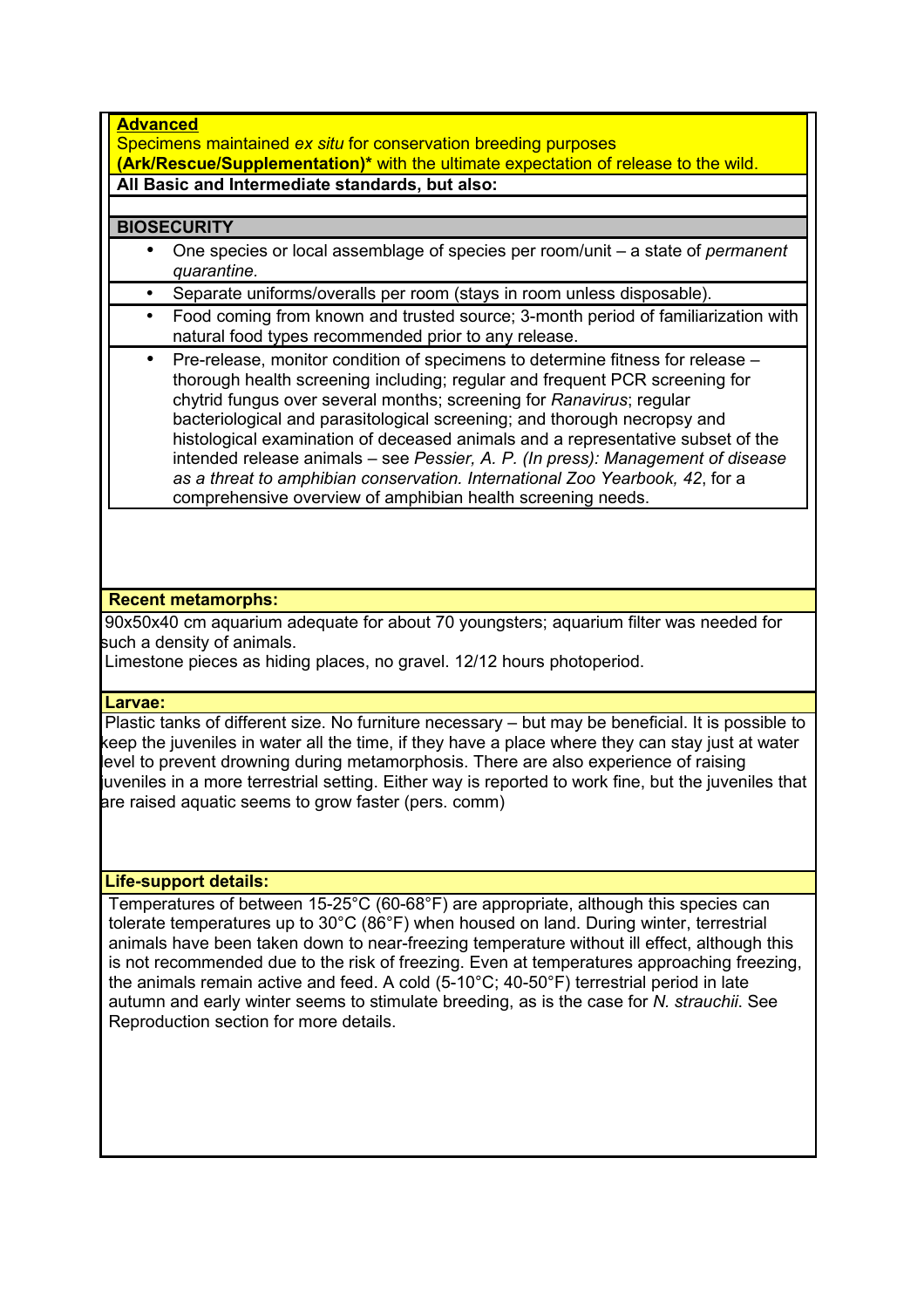#### **Food items:**

**Adult, during terrestrial period**: *Chironomus* sp., Enchytraeidae (white worms), crickets and cockroaches of appropriate size, earthworms (whole or chopped), lesser wax worms, large fruit flies, maggots, tropical woodlice.

**Adult, during aquatic period**: the usual assortment of newt foods such as earthworms, live/frozen bloodworms, etc. They are not picky eaters.

**Recent metamorphs and juveniles**: *Chironomus* sp., Enchytraeidae (white worms).

**Larvae**: *Daphnia*, *Artemia salina*, *Gammarus*, chopped white worms as they grow large enough. It is important to feed the larvae *Daphnia*, *Gammarus* or other crustaceans in order for them to develop the species' normal orange-red coloration after metamorphosis.

#### **Feeding method:**

**Adults**: Just put the food into water, usually in the evening.

**Larvae**: The same as adults.

#### **Reproduction**

**Social structure:**

Breeding groups of 1.3 are recommended.

# **Temperature manipulations:**

Although the native habitat of *N. kaiseri* is generally hotter than that of the other *Neurergus*, most successful captive reproductions have been achieved under conditions nearly identical to those used for *[N. strauchii](http://www.caudata.org/cc/species/Neurergus/N_strauchii.shtml)*.

 Sparreboom et al. 2000 reported courtship behaviour after a winter cooling at 17°C and introduction of the animals into water in February.

 However, Bogaerts reports that he was unable to breed them under these conditions; the females were pregnant, but the males did not come into breeding condition. Better success was achieved when the animals were kept below 10°C (50°F) for a few weeks.

 Alan Cann has had breeding success with a winter cooling period at 8-15°C (46-59°F). Most breeders keep the animals in a place where they receive natural light or artificial light that mimics the natural photoperiod. For animals that are cooled under terrestrial conditions, the animals should be warmed up to spawning temperatures slowly, over several days. Feed generously and allow them to enter the water for spawning when they are ready. They will usually enter the water very quickly

[\(www.caudata.org\)](http://www.caudata.org/).

Other breeders report that the animals stay aquatic year-round, with temperatures in winter from 6-12C. They lay a few eggs at these low temperatures as well (they start in late November), but increase output dramatically as the temperatures rise for spring (generally late February) (pers. comm.).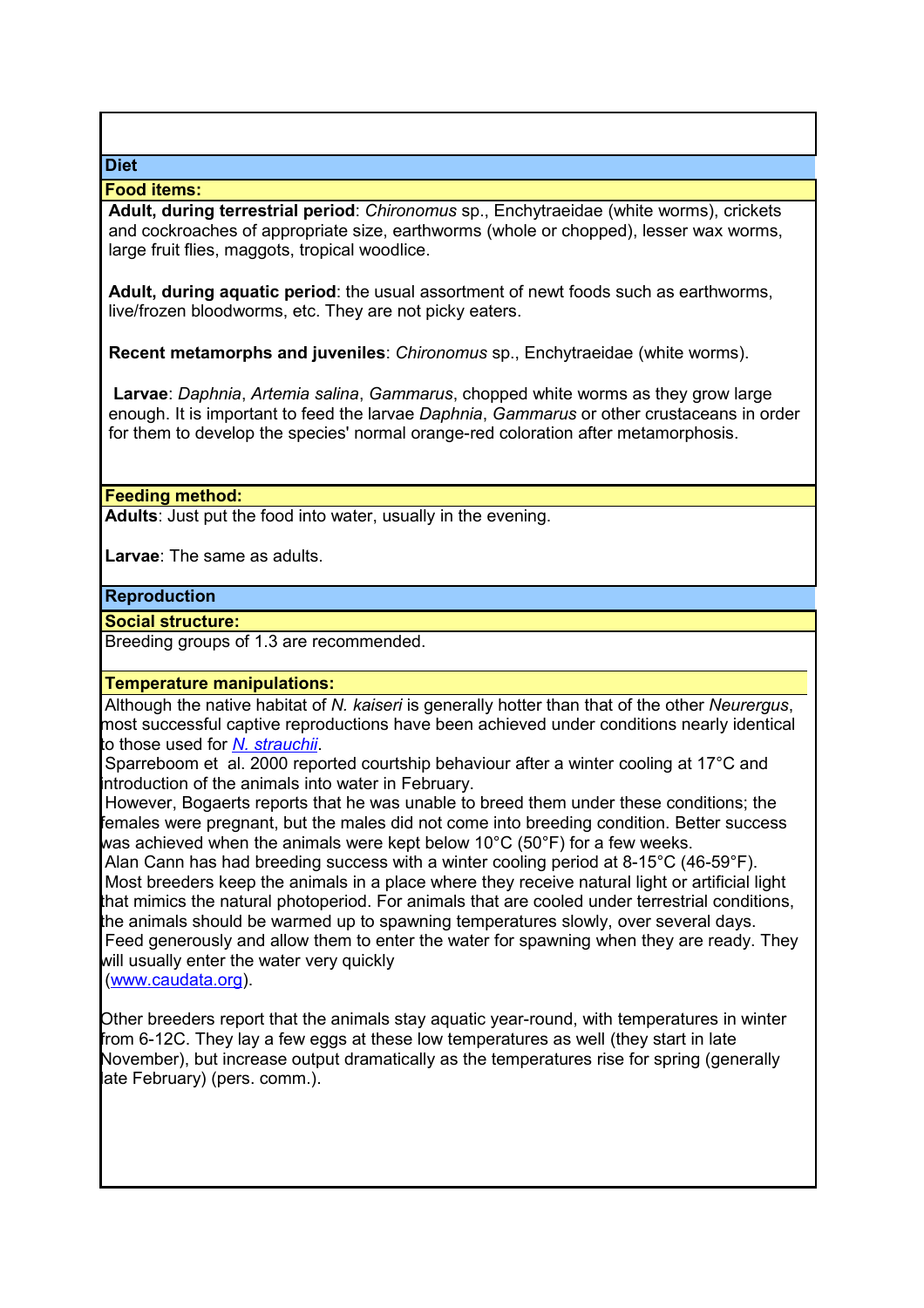#### **Courtship and spawning:**

Males "dance" around females, spawning usually later. Females stick eggs to substrate (e.g. Java moss). Eggs were laid during 3 months (not sure it was the same female all the time, pers comm).

#### **Care of eggs and larvae:**

#### **Eggs:**

*N. kaiseri* eggs are larger than the eggs of other *Neurergus* species. In nature eggs are deposited singly on rough surfaces. Unlike other *Neurergus*, which ordinarily lay eggs on the underside of stones*, N. kaiseri* also use vegetation for laying their eggs. The eggs are laid away from light, but not always on the underside of stones.

 In captivity, eggs are deposited in many different locations in the tank - on stones, rocks, plants, glass - and many are laid in illuminated

 areas The eggs can be moved to another tank. Methylene blue is recommended for disinfection if necessary but most eggs develop

successfully without disinfection.

 Eggs are normally incubated at a similar temperature to that at which they were laid. The larvae are easy to raise and do not ordinarily

encounter problems.

# **Larvae:**

Larvaes can without problem be raised in water temperature down to 10°c and they are still eating a little bit.

 Experiences in breeding and raising this specie is very small for the moment, many breeders try different way to do it and it seems to works well. First conclusions about N kaiseri is that the breeding and raising are not very difficult and they are strong juveniles and easy eaters.

Larvae should be moved to plastic tanks after hatching, water level in the tanks from 5 to 40 cm (no difference observed). Water changed

 depending of the density and food type, usually 1-2 times a week up to 100%. Temperature from 17.5 to 24C, an average 21 $^{\circ}$ C. Tadpoles

 are best housed communally with their clutch-mates. The larvae are easy to raise and do not ordinarily encounter problems. It is important

 to feed the larvae *Daphnia*, *Gammarus* or other crustaceans in order for them to develop the species' normal orange-red coloration after

 metamorphosis. Metamorphosis can be slow, with the juveniles sometimes attaining adult coloration before loosing their gills.

After 2 months, it is wise to keep max 6 tadpoles per tank. Keep them all the time in water but with Java moss and change water each or second weeks max. The water level should only be 4, 5 cm. Add some bark or small terrestrial items at the metamorphose, otherwise drowning might be a risk (pers. comm.).

 At metamorphosis the animals may move to land. Juveniles can be raised in terrestrial setups, arranged as described above. Bogaerts

 also reports raising them in an aqua-terrarium without problems. Even if they are kept terrestrially they will often enter water to search for

 food. Juveniles are generally robust and hardy, with very good appetites. They can grow very quickly, with well-fed juveniles doubling in

size in only a few months [\(www.caudata.org\)](http://www.caudata.org/).